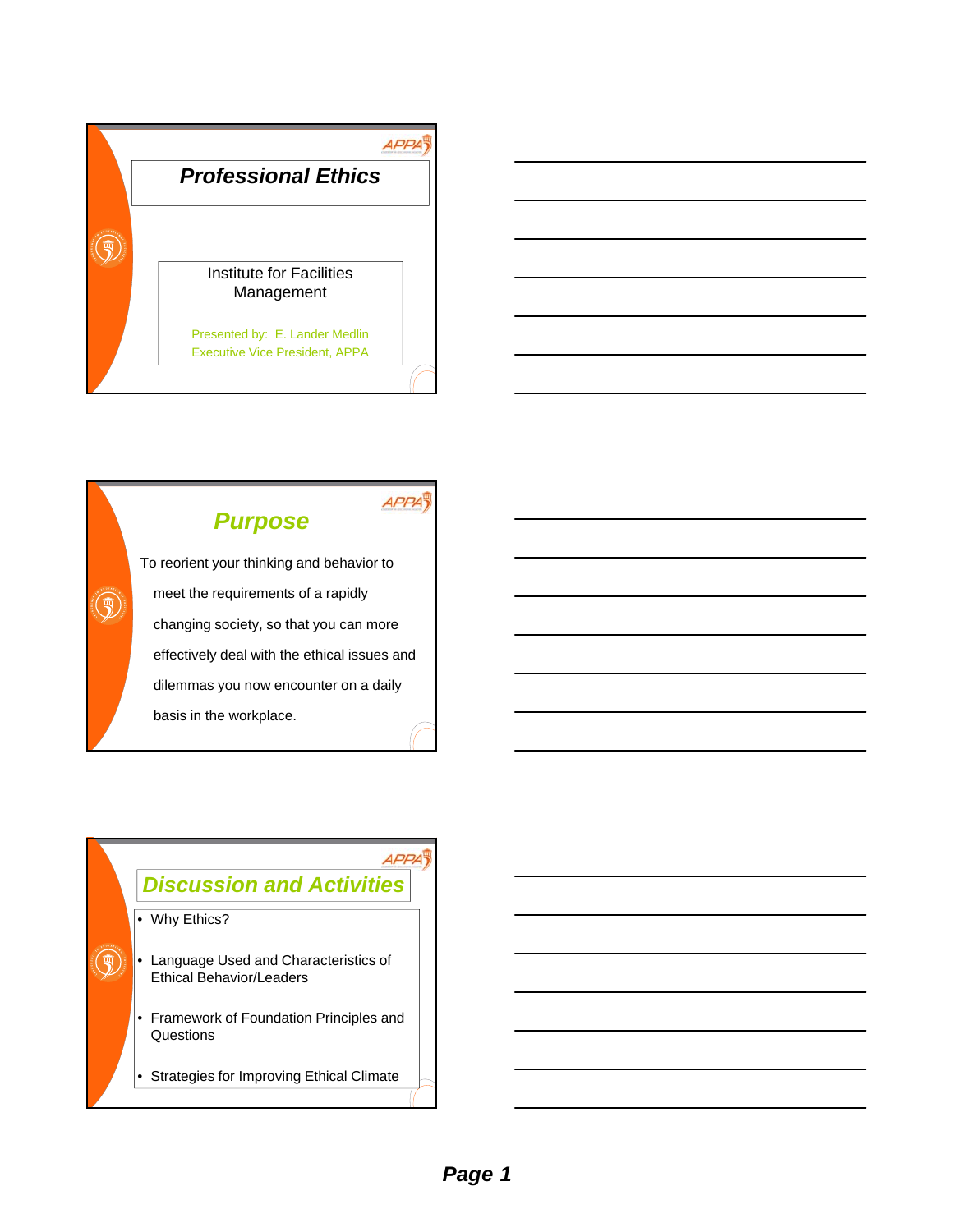







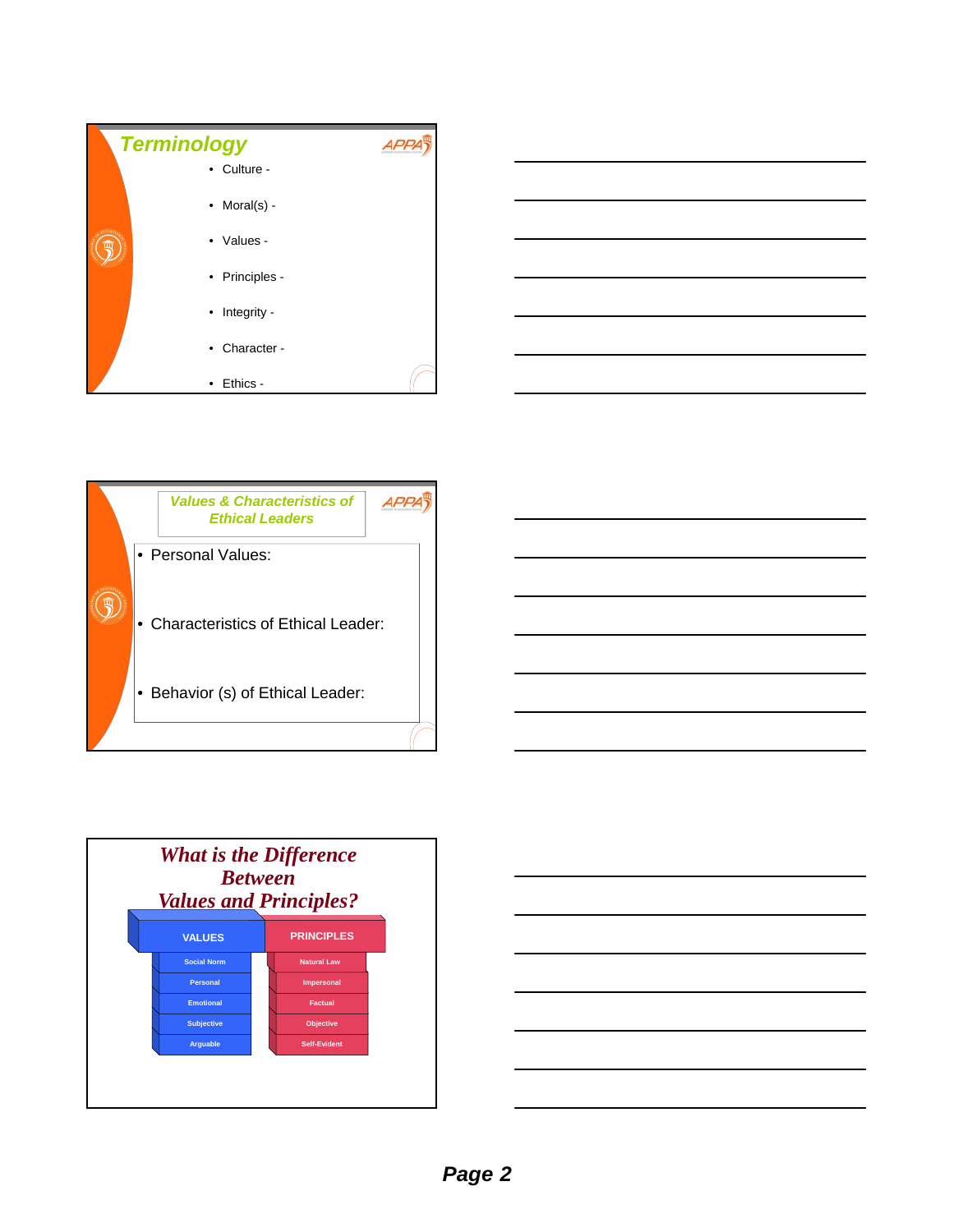



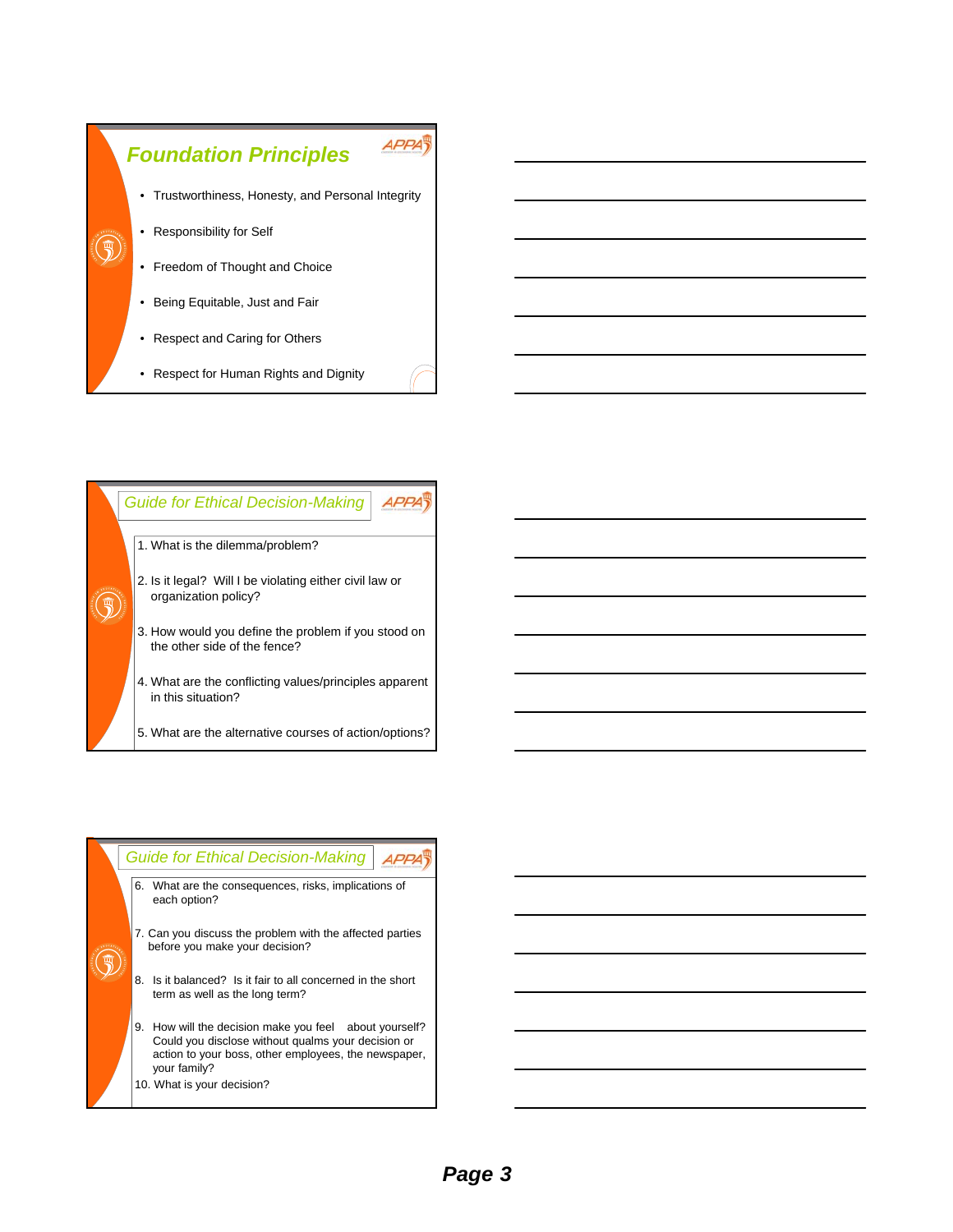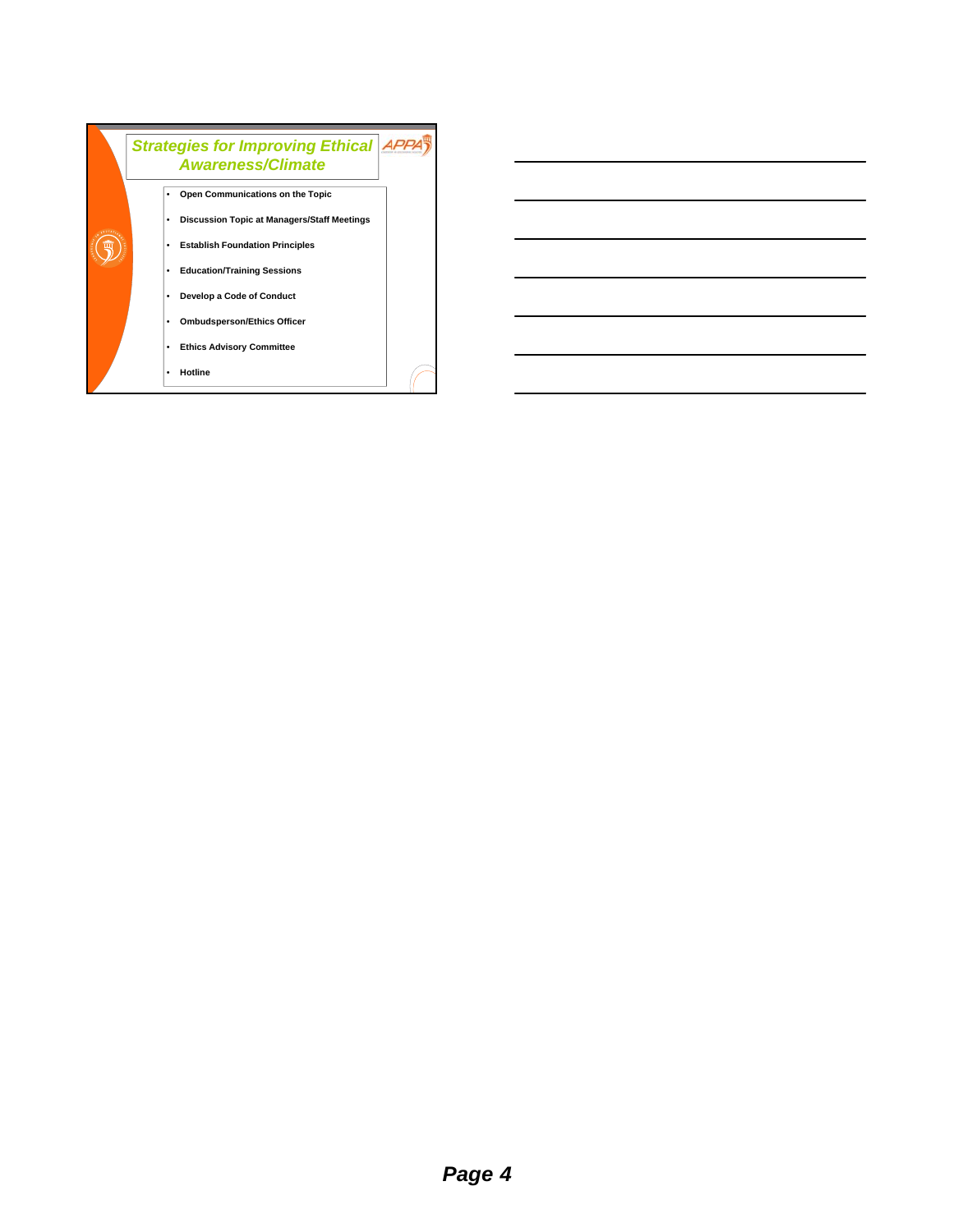Credit(s) earned on completion of this course will be reported to American Institute of Architects (AIA) Continuing Education Session (CES) for AIA members.

Certificates of Completion for both AIA members and non‐AIA members are available upon request.

This course is registered with AIA CES for continuing professional education. As such, it does not include content that may be deemed or construed to be an approval or endorsement by the AIA of any material of construction or any method or manner of handling, using, distributing, or dealing in any material or product.

Questions related to specific materials, methods, and services will be addressed at the conclusion of this presentation.



## Course Description

Examine ethical issues facing facilities professionals. You will learn a framework of foundational principles and questions to use as a guide in the decision‐making process, and strategies for improving the ethical climate of an organization

> ΑΙΑ Continuing **Education** Provider